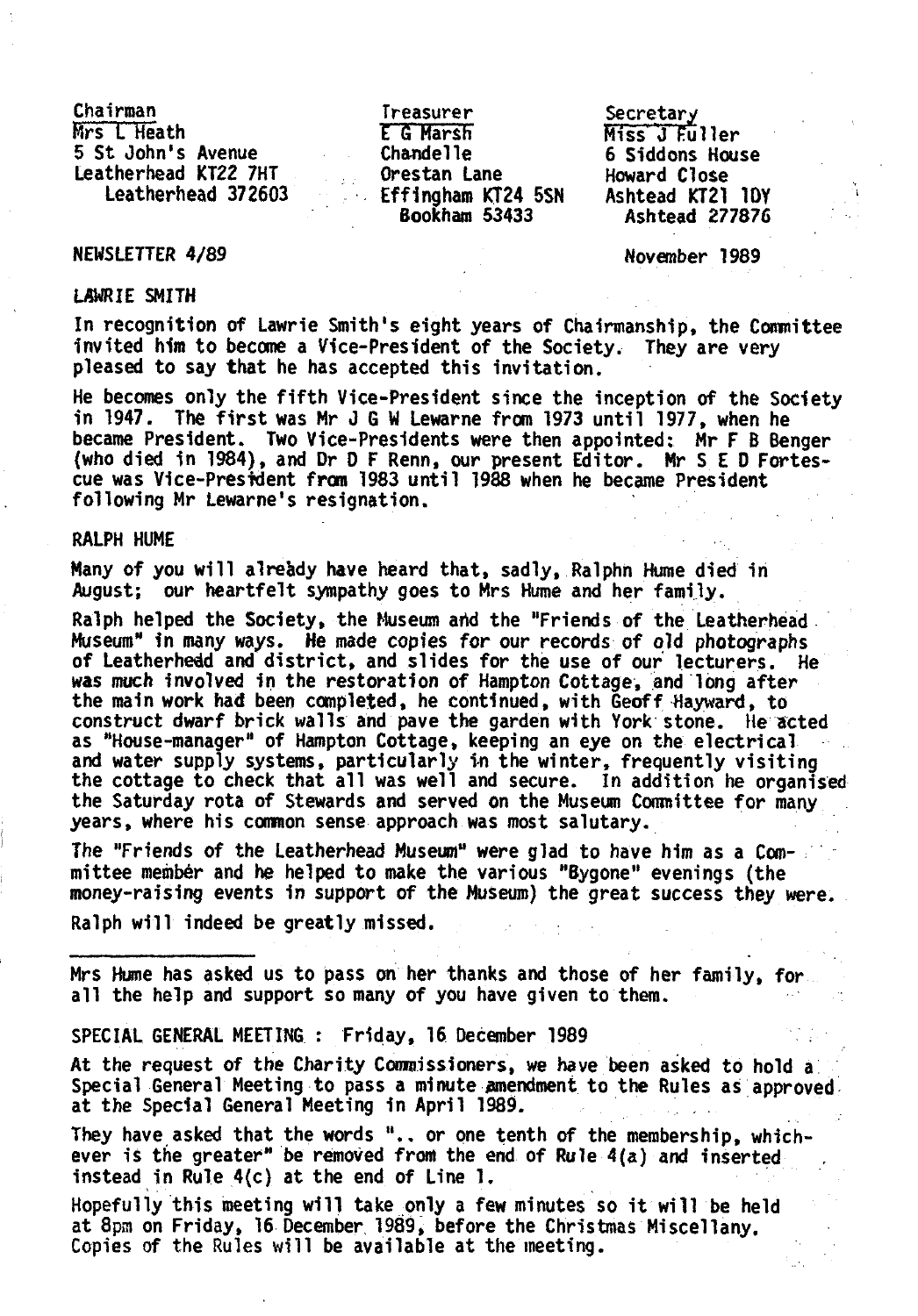**MEMBERSHIP** 

We have pleasure in welcoming the following new members:

| Ashtead                 | <b>Bookham</b> | Leatherhead        |
|-------------------------|----------------|--------------------|
| Meshiea, Mrs Y          | Turner. O Russ | Eaton, Rev D       |
| Water house, Mr & Mrs P |                | Luff, Mr & Mrs 0 A |

We now have a membership of 357 made up of:

| Single membership<br>Husband & Wife | 183<br>164 | $(82 \text{ pairs})$ |
|-------------------------------------|------------|----------------------|
| Honorary                            | 10         |                      |
| Juniors                             | Nil        |                      |
|                                     | 357        |                      |

#### 1990 SUBSCRIPTIONS

and good

This is the last 1989 Newsletter, so may we remind you that 1990 subscriptions (£5 single, £7-50 Husband *i* Wife, £1 Junior 18 years and under) are due on 1 January 1990. A payment slip is enclosed.

If you are, or would like to be, a "Friend of the Leatherhead Museum", 1990 subscriptions of £1 per person are also due on 1 January. These can be paid with your Society subscription: only one cheque is necessary payable to the Society. The "Friends" subscriptions are passed on in bulk by the Society Treasurer. New "Friends" are most welcome: their subscriptions help to run and maintain the Museun.

At their AGM in June this year, the "Friends" Introduced Life Membership at a minimum subscription of £20. The "Friends" have already been honoured to welcome their first two Life Members - Mr-& Mrs G J Gollin - and they are hoping for many more.

#### PROGRAMMES

All meetings are held at 7.30 for 8pm in the Dixon Hall of Leatherhead Institute. The entry fee of 20p for members, 50p for non-members, includes coffee which is available before the meeting.

FRIDAY, 16 DECEMBER - Christmas Miscellany (Preceded by Special General Meeting)

Our annual evening of short topics - serious and not-so-serious - presented by members. If you have something you could contribute, Dr Derek Renn would be glad to hear from you on Bookham 54880, as he is organising the evening. We need as wide a variety of subjects as possible.

FRIDAY 12 JANUARY 1990 (Second Friday of the month): Producing a Local History - talk by Edwina Vardey, the Editor of "A History of Leatherhead". She will tell us a little of the time-consuming hard work and frustration involved in producing a local history, as well as the interest, humour and satisfaction in such a project.

FRIDAY, 16 FEBRUARY - The Society's Slides of Leatherhead, presented by Linda Heath.

The Society has a large collection of slides kept for the use of speakers by our Lecture Secretary, Norman West. Last season we showed some we have of Ashtead. This time Linda Heath has made a selection from those of Leatherhead.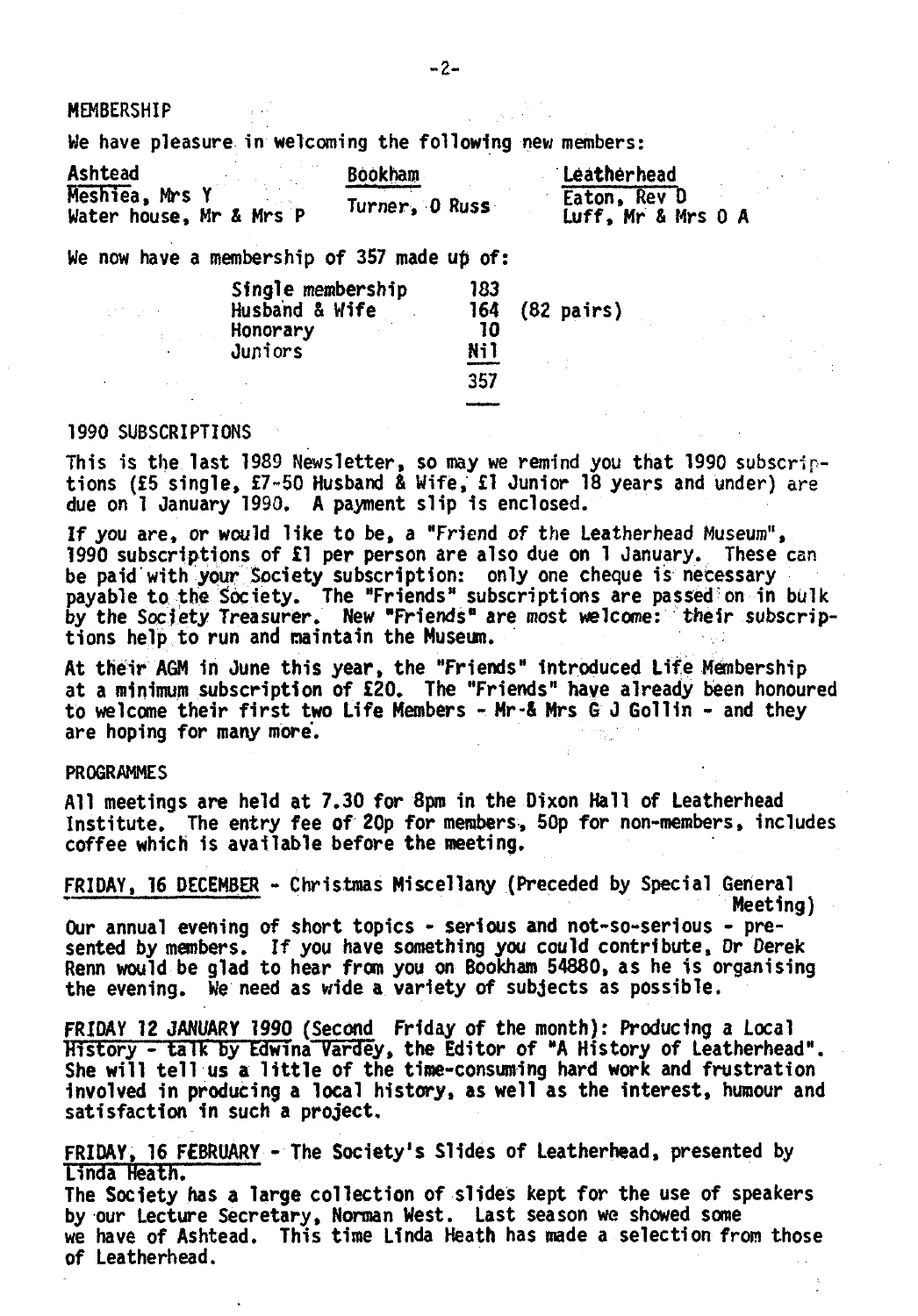$FRIDAY$ , 16 MARCH - Annual General Meeting  $+$  A Speaker

Advance notice that the AGM will be held on this date, a month earlier than usual. All papers for the meeting will be issued with the February Newsletter.

Following the AGM, Dr Derek Renn will talk about the Surrey Historic Landscape Study. He is a member of the Committee organising the project, which is now getting under way.

### MUSEUM - From David Bruce

"Literary Leatherhead" is the title of the latest exhibition on show at the Museum.

To be able to include such literary giants as Fanny Burney and Jane Austen, "Leatherhead" has been taken to embrace the surrounding areas. Shakespeare, Anthony Hope ("Prisoner of Zenda") and James Dallaway are also dealt with, along with many others.

Members should make every effort to see this attractively presented exhibition, when they will be surprised by the scope of the many Literary connections with the area.

Research was by Peter Calnan, some photographs were taken by Ralph Hume, and the layout and presentation is by Sheila Warner.

#### WILLIAM SNOW, ARTIST.

We have recently been asked for information regarding William Snow, who in the late Victorian period was an artist of some ability and who illustrated children's books (although 1t is believed he used an assumed name for this). In the 1880s he lived with his wife and family in Inkerman Terrace, a block of four small cottages now regarded as being part of Church Road, Leatherhead, approached by a very narrow footpath off the short length of road connecting Church Road to Highlands Road by the White House - no doubt few members will even be aware of their existence.

Please let David Bruce know on Bookham 58722 any information you may discover about this past inhabitant of our town, about whom at the moment hardly anything is known.

#### ASHE LABORATORIES LIMITED

We have been given material concerning the firm of Ashe Laboratories, formerly of Kingston Road, Leatherhead, but who now, as far as we know, are sunk without trace in another firm. Some items are kept with one of Ashe's subsidiaries, Maw's, and according to Kelly's Directory for 1938, Hr Arthur T Maw then lived at Homefield, Fortyfoot Road, Leatherhead.

Again, any Information regarding Ashe Laboratories, their products and their subsidiaries, would be welcomed by David Bruce on Bookham 58722.

#### "A HISTORY OF LEATHERHEAD"

All copies of the first edition of "A History of Leatherhead" have been sold.

However, a reprint (with amendments) is now available and can be bought through the Society, at the Museum and in bookshops, price £10-95.